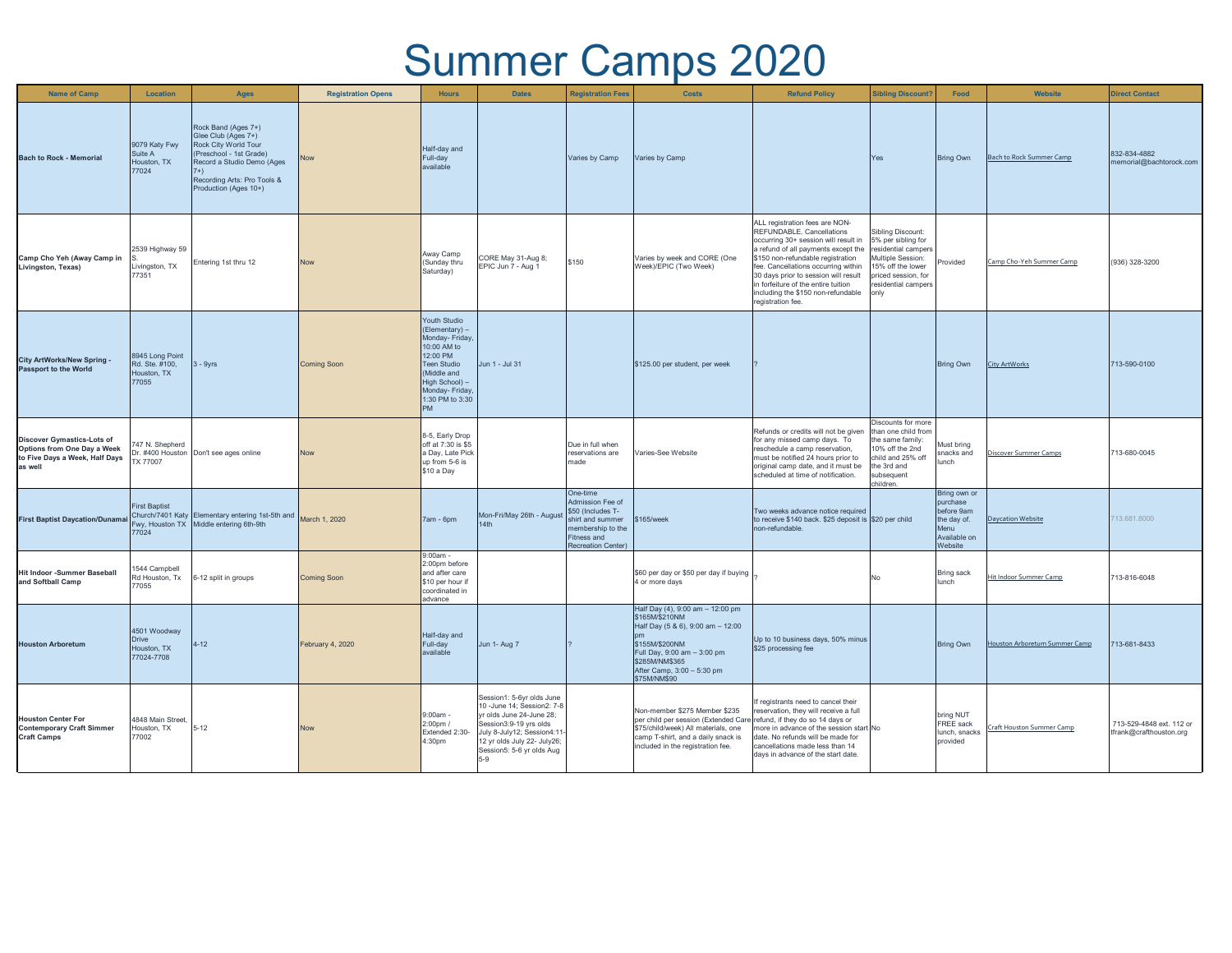## Summer Camps 2020

| <b>Name of Camp</b>                                                                                                 | Location                                                                                         | <b>Ages</b>                          | <b>Registration Opens</b>                                                                                                           | <b>Hours</b>                                                                                                                                         | <b>Dates</b>                                                          | <b>Registration Fees</b>                 | <b>Costs</b>                                                                                                                | <b>Refund Policy</b>                                                                                                                                             | <b>Sibling Discount?</b>                                                                                                                            | Food                                                                                                                                                                              | Website                          | <b>Direct Contact</b>                  |
|---------------------------------------------------------------------------------------------------------------------|--------------------------------------------------------------------------------------------------|--------------------------------------|-------------------------------------------------------------------------------------------------------------------------------------|------------------------------------------------------------------------------------------------------------------------------------------------------|-----------------------------------------------------------------------|------------------------------------------|-----------------------------------------------------------------------------------------------------------------------------|------------------------------------------------------------------------------------------------------------------------------------------------------------------|-----------------------------------------------------------------------------------------------------------------------------------------------------|-----------------------------------------------------------------------------------------------------------------------------------------------------------------------------------|----------------------------------|----------------------------------------|
| <b>Houston Dance Works</b>                                                                                          | 3500 East TC<br>Jester 77018                                                                     | Potty Trained 2yr old -10 yrs        | <b>Coming Soon</b>                                                                                                                  | Coming Soon                                                                                                                                          | Coming Soon                                                           |                                          |                                                                                                                             | No refunds. Studio Credit if cancel<br>30 days prior                                                                                                             | <b>No</b>                                                                                                                                           | <b>Little Princess</b><br>Workshop -<br>bring water<br>bottle and non-<br>peanut healthy<br>snack<br>Born to<br>Perform -<br>Pizza lunch<br>included daily<br>included in<br>cost | Houston Dance Works Summer Camp  | (713) 956-4870                         |
| <b>Houston Museum of Natural</b><br><b>Science</b>                                                                  | 5555 Hermann<br>Park Drive<br>Houston, TX<br>77030 (Hermann<br>Park/Zoo Area)                    | $6 - 12$                             | Discoverer Members   Feb 13 Famiy<br>Flex Members   Feb. 18 All other<br>Family Level Members   Feb 24  <br>General Public   Mar 23 | 10a-3p with<br>before and after<br>care for a fee                                                                                                    | June 1-August 14                                                      | Paid in Full Up<br>Front                 | Before Care from 8-10 am \$50, After<br>Care from 3-5:30 \$60; Roughly 255-<br>275 for Member and 300-310 for<br>Non-member | Each sale considered final, but you<br>can switch to a different week or<br>cancel a camp for a 50% refund if<br>you let them know 10 days before<br>camp begins | No/Returning<br>Campers receive<br>10% off one camp                                                                                                 | Can bring<br>lunch or<br>purchase there                                                                                                                                           | HMNS Summer Camp Website         | summercamp@hmns.org or<br>713-639-4681 |
| <b>Houston Museum of Natural</b><br><b>Science - Sugar Land</b>                                                     | 13016 University<br>Blvd. Sugar Land, 6-13<br>TX 77479                                           |                                      | Discoverer Members   Feb 13 Famiy<br>Flex Members   Feb. 18 All other<br>Family Level Members   Feb 24  <br>General Public   Mar 24 | 10a-3p with<br>before and after<br>care for a fee                                                                                                    | June 1-August 15                                                      | Paid in Full Up<br>Front                 | Before Care from 8-10 am \$50, After<br>Care from 3-5:30 \$60; Roughly 255-<br>275 for Member and 300-310 for<br>Non-member | Each sale considered final, but you<br>can switch to a different week or<br>cancel a camp for a 50% refund if<br>you let them know 10 days before<br>camp begins | No/Returning<br>Campers receive<br>10% off one camp                                                                                                 | Can bring<br>lunch or<br>purchase there                                                                                                                                           | <b>HMNS Summer Camp Website</b>  | summercamp@hmns.org or<br>713-639-4681 |
| Houston Zoo-Camp Zoofari                                                                                            | 6200 Hermann<br>Park Drive<br>Houston, TX<br>77030                                               | $4 - 14$                             | <b>Now</b>                                                                                                                          | 8:45am-3:45pm Jun 1 - Aug 13                                                                                                                         |                                                                       | Varies by Camp<br>Topic                  | Varies by Camp Topic                                                                                                        | on or before May 1 will receive a<br>50% refund; Rescheduling fee: \$35<br>Transfer fee: \$75                                                                    |                                                                                                                                                     | <b>Bring Own</b>                                                                                                                                                                  | Camp Zoofari Website             | 713-533-6500                           |
| <b>Hunter Dance Center-This varies</b><br>weekly and is usally a 3 hour<br>class from Monday-Friday, See<br>Website | 747 N. Shepherd<br>Dr. #100 Houston Ages 9+<br><b>TX 77007</b>                                   |                                      | Febuary 1, 2020                                                                                                                     | Varies, See<br>Website                                                                                                                               |                                                                       | Varies-Must Log in                       | Varies-Must Log In                                                                                                          | No refunds. Studio Credit if cancel<br>30 days prior                                                                                                             | Yes/Varies-See<br>Website                                                                                                                           | <b>No</b>                                                                                                                                                                         | Hunter Dance Center Summer Camps | 832-962-8982                           |
| <b>Kid Venture Camp</b>                                                                                             | Locations Vary<br>and are<br>Throughout<br>Houston, You<br>register by the<br>week               | $3 - 15$                             | February 7, 2020                                                                                                                    | 9-3:30: Morning<br>and After Care<br>Available                                                                                                       |                                                                       | Varies-See Website 250-275/week          |                                                                                                                             | See Website                                                                                                                                                      | つつ                                                                                                                                                  | Can bring<br>lunch or<br>purchase there                                                                                                                                           | KidVenture Summer Camp           | 713.960.8989                           |
| <b>Kid's Fun Camp</b>                                                                                               | All Saint's<br>Catholic<br>Church/215 E<br>10th Street, 77008<br>Heights                         | $4 - 13$                             | Coming Soon                                                                                                                         | 9-3, No charge<br>for before camp<br>care from 7-9,<br>No charge after<br>care for camp<br>until 5:30,<br>additional<br>charges apply<br>from 5:30-6 |                                                                       | \$75 per child, \$50<br>deposit per week | \$180 w/deposit before Apr 1st, \$200<br>w/deposit after Apr 1st                                                            | ALL fees are NON-REFUNDABLE.                                                                                                                                     | Yes/Varies-See<br>Website                                                                                                                           | Bring own or<br>purchase                                                                                                                                                          | <b>Kids Fun Camp Website</b>     | Kim Fair 281-382-8829                  |
| <b>Mad Hatter Arts Camp</b>                                                                                         | 1703 Heights Blvd 5-11                                                                           |                                      | February 1, 2020                                                                                                                    | 9:00am -2:00pm                                                                                                                                       | Session 1: June 1-12<br>Session 2: June 15-26<br>Session 3: July 6-17 | \$100 PER child<br>PER session           | \$600 First Child / \$550 (Siblings)                                                                                        | Registration Fee is NON-<br><b>REFUNDABLE</b>                                                                                                                    | Yes                                                                                                                                                 |                                                                                                                                                                                   | Mad Hatter Summer Camp           | <b>Registration Form</b>               |
| <b>Our Savior Lutheren</b>                                                                                          | 5000 W. Tidwell<br>Houston TX<br>77091                                                           | $3 - 12$                             | Now                                                                                                                                 | 7:30am - 6pm                                                                                                                                         |                                                                       | \$119                                    | \$200/Week                                                                                                                  | Lose registration fee                                                                                                                                            | 22                                                                                                                                                  | Lunch and<br>Snack<br>included                                                                                                                                                    | <b>OSL Summer Camp</b>           | 713-409-7692.                          |
| <b>Ready Flip Go</b>                                                                                                | 11546 Northwest<br>Fwy Houston,<br>77092                                                         | $3 - 12$                             |                                                                                                                                     | $9:00am -$<br>3:00 <sub>pm</sub>                                                                                                                     |                                                                       |                                          | Varies, Check website                                                                                                       |                                                                                                                                                                  |                                                                                                                                                     |                                                                                                                                                                                   | ReadyFlipGo Summer Camp          | (346) 319-4982                         |
| S.E.L.F Self-Expression Learnig GO/OF Area<br><b>FUNdamentals</b>                                                   |                                                                                                  | 5-11 years old                       | Contact Ms. Kiki at<br>mskikiaos@gmail.com to receive<br>registration instructions                                                  | Coming Soon                                                                                                                                          | <b>Coming Soon</b>                                                    |                                          |                                                                                                                             |                                                                                                                                                                  |                                                                                                                                                     |                                                                                                                                                                                   |                                  |                                        |
| <b>SPCA Critter Camp</b>                                                                                            | <b>SPCA's Carruth</b><br><b>Education Center</b><br>7007 Old Katy<br>Road, Houston,<br>TX 77024. | tudents entering 3rd - 10th<br>grade | <b>Coming Soon</b>                                                                                                                  | 9am - 3pm                                                                                                                                            | Coming Soon                                                           |                                          | \$275/week                                                                                                                  |                                                                                                                                                                  | Yes/multi-day<br>discounts at \$5 off<br>for each additional<br>day added during<br>day camps or a \$25<br>sibling discount for<br>week long camps. | Snack<br>Provided                                                                                                                                                                 | <b>Critter Camp Registration</b> |                                        |
| <b>St. Marks Episcopal</b>                                                                                          | 3816 Bellaire<br>Blvd, Houston TX 2nd-5th Grade<br>77025                                         |                                      | <b>Coming Soon</b>                                                                                                                  |                                                                                                                                                      |                                                                       |                                          |                                                                                                                             |                                                                                                                                                                  |                                                                                                                                                     |                                                                                                                                                                                   | St. Marks Episcopal Summer Camp  | 713-667-7030                           |